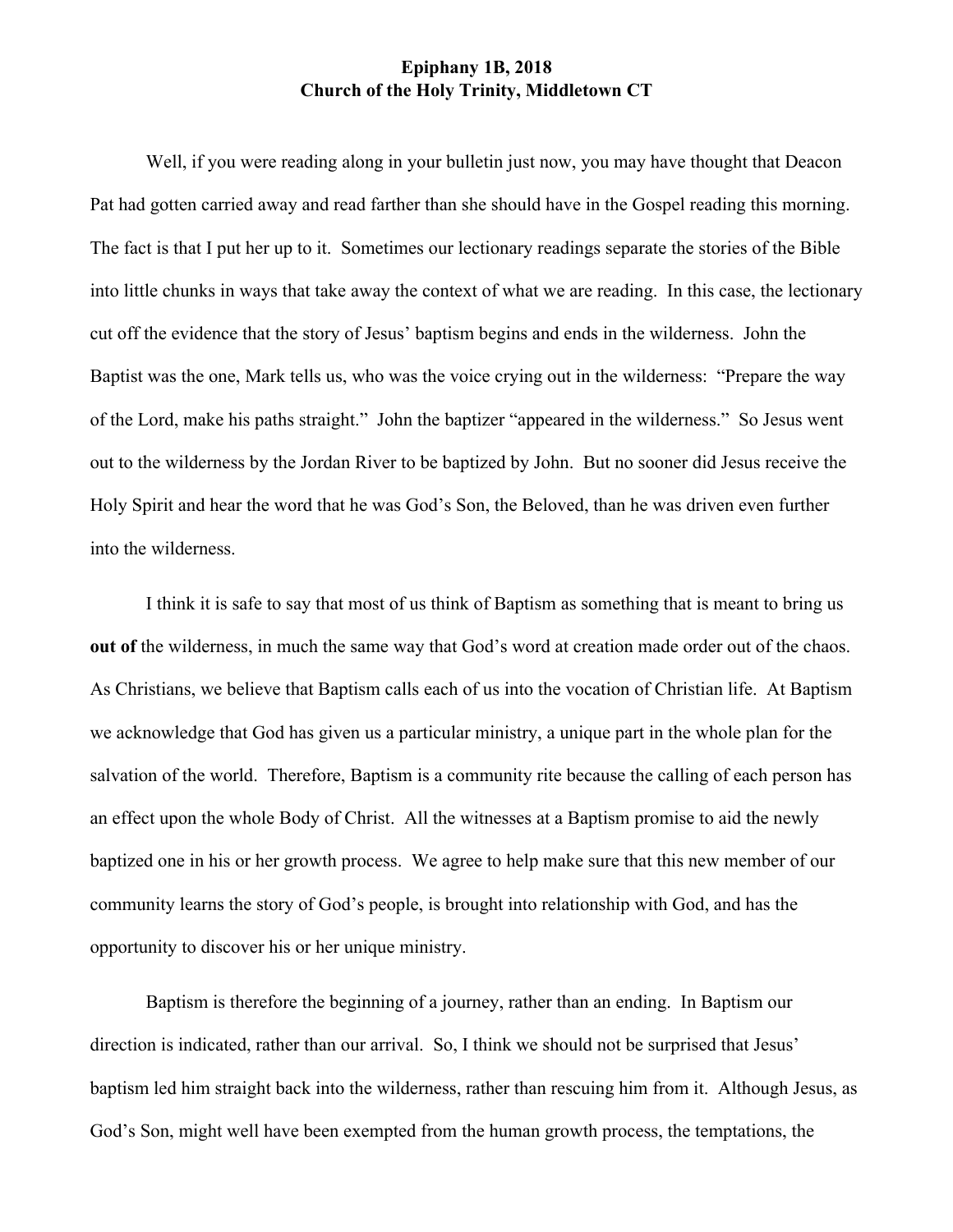wilderness, life with the wild beasts, he was not. That is part of the miracle of Incarnation: that God chose to be fully human in Jesus, rather than skipping some of the more uncomfortable steps. I was reminded of this when I once heard a colleague preaching at an Epiphany service. He wondered why Jesus came into the world as a baby, rather than as an adult. Then he explained the reason: because God chose to completely identify with all the parts of our human life—from beginning to end. From stable to cross. From manger to grave. In Jesus' journey, God sanctified all parts of human existence, giving meaning to resurrection.

The Baptismal life is a journey…and yet we do not necessarily have to leave town. In the Native American tradition, the Coyote is a trickster. The Coyote comes into our lives and tricks us in ways that are sometimes funny and sometimes painful in order for us to learn a lesson. In one Coyote story a man had a dream or a vision that there was a place where everything is perfect. You might say that this place was heaven. He had been told that this place was visible to all who had accepted a life of humility and complete service to their community. The man felt very humble, especially since he had no real possessions, but he felt that he must go on a journey away from his present life and community in search of this perfect place.

So, he set out the very next day at dawn. He walked and walked the entire day, and when evening arrived, before he had found the perfect place, he set up camp, took out his meager meal of bread and a flask of water to satisfy his hunger and thirst. He gave thanks, ate the bread, drank the water, and then he removed his sandals and placed them facing in the direction he was headed so he could continue his journey the next day. Then he went to sleep. While he slept, Coyote came and turned the man's shoes around so that they faced the direction from which the man had come that day. When he awoke, he put on his shoes, and began to walk again. While he walked all day, he thought about this perfect place, this heavenly city. When it was nearly dark, he came to a place that looked strangely familiar. He walked down a street, turned a corner, and saw a somewhat familiar dwelling. As he stood outside the dwelling, its inhabitants came out to greet him and invite him in. When they